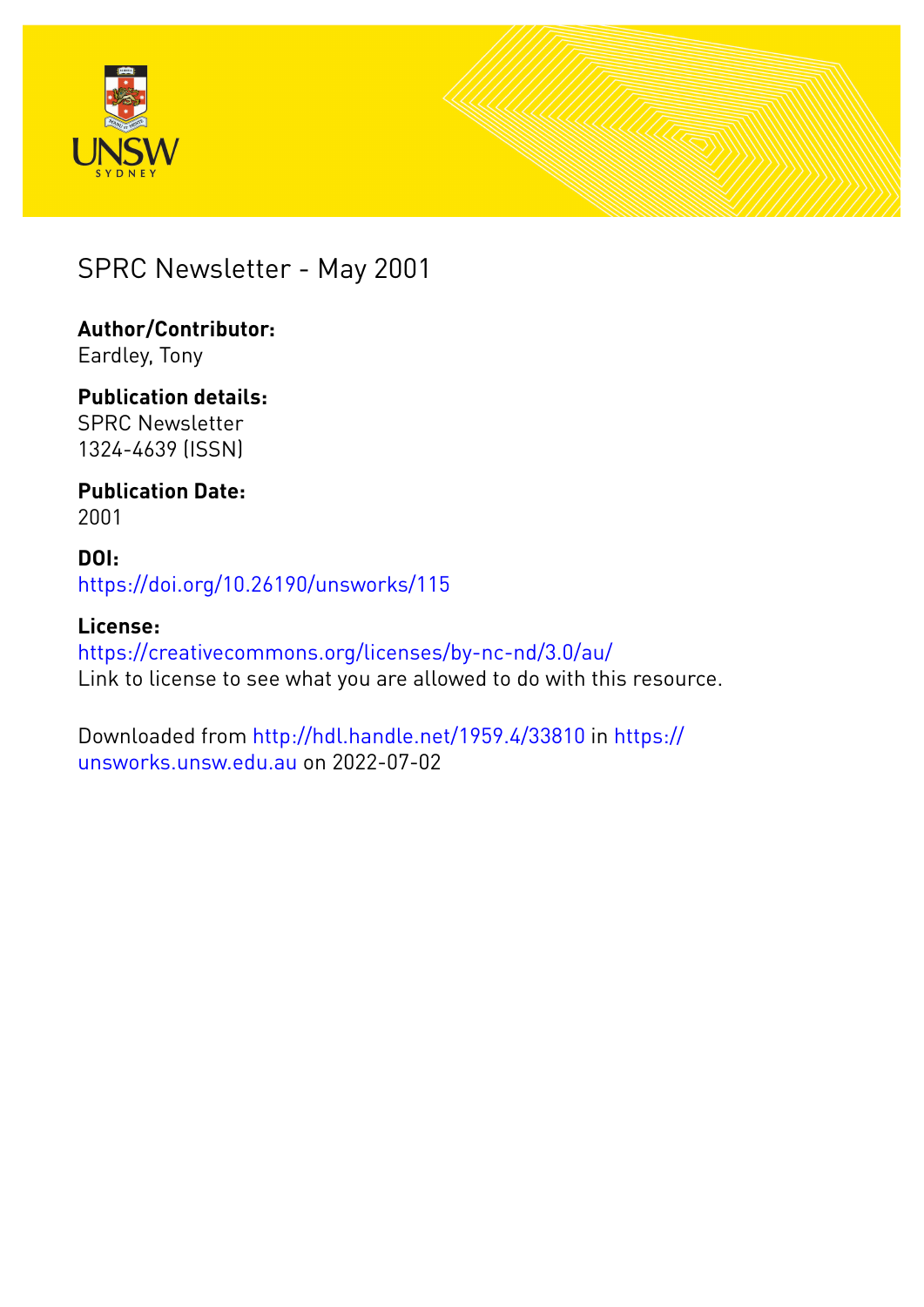# **No 79** May 2001 RC NEWSLETTER Social Policy Research Centre

### **Child protection in the new millenium**

#### by Judy Cashmore

Following the 'discovery' of 'battered babies' in the 1960s and the exposure of child sexual assault during the 1980s, arguably the concern of the 1990s and beyond has been the inadequacy of the child protection system and its failure to improve the circumstances of those who have been the subject of reports of abuse and neglect. The scrutiny of the child protection system intensified during the mid 1990s with inquiries such as the Wood Royal Commission in New South Wales and the Forde Inquiry into residential care in Queensland, as well as extensive media coverage of the deaths of babies and children which were not prevented by the involvement of the child protection system.

Throughout this period, increasing numbers of children were reported to the State statutory child protection authorities because of concerns about their safety and welfare, increasing the pressure on the system. What are the reasons for this increase? There are several likely explanations: increasing community awareness of child maltreatment; the introduction of mandatory reporting in most States; changing and broadened definitions of abuse; and an increased incidence of various social problems



such as family violence, substance abuse, and poverty and social disadvantage, often in combination, which increases the risk of compromised development for children. In particular, as awareness and concern about child abuse has increased, the definitions and interpretations of what is abusive has broadened from the 'battered babies' described by Henry Kempe and his colleagues (1962) to the physical abuse of children of all ages, to neglect and failure to thrive, emotional abuse, and sexual abuse. More recently, definitions of abuse have been extended to include exposure to domestic violence as its effects on children's social and emotional development

have come to be understood.

At the same time, concerns about the pressures on the system and the inappropriateness of a forensic investigative response for many notifications or reports about parental incapacity have led to a number of changes in policy and practice. Some of these are now reflected in recent child protection legislation (for example, in the ACT, Queensland and NSW). These include changes in the definitions of abuse and neglect, the development of differentiated response models including structured risk assessment tools, the establishment of central intake processes, a focus on family

*"The aim is to shift the emphasis from a forensic investigation of allegations of abuse or neglect to a broader assessment of whether a child or young person has suffered harm or is likely to suffer harm."*

*Continued on page 4*

#### **CONTENTS**

Staff and Visitors Update ............................2 From the Director ..........................................3 From the Projects............................................6 New Publications ............................................7

#### **Feature**

Judy Cashmore discusses recent developments in policy, legislation and service provision concerned with child protection.

#### Editor ◆ Tony eardley

◆ Registered by Australia Post ◆ Publication No. NBP4766 ◆ ISSN 1324 4639 ◆

**SPRC** NEWSLETTER ◆ **1**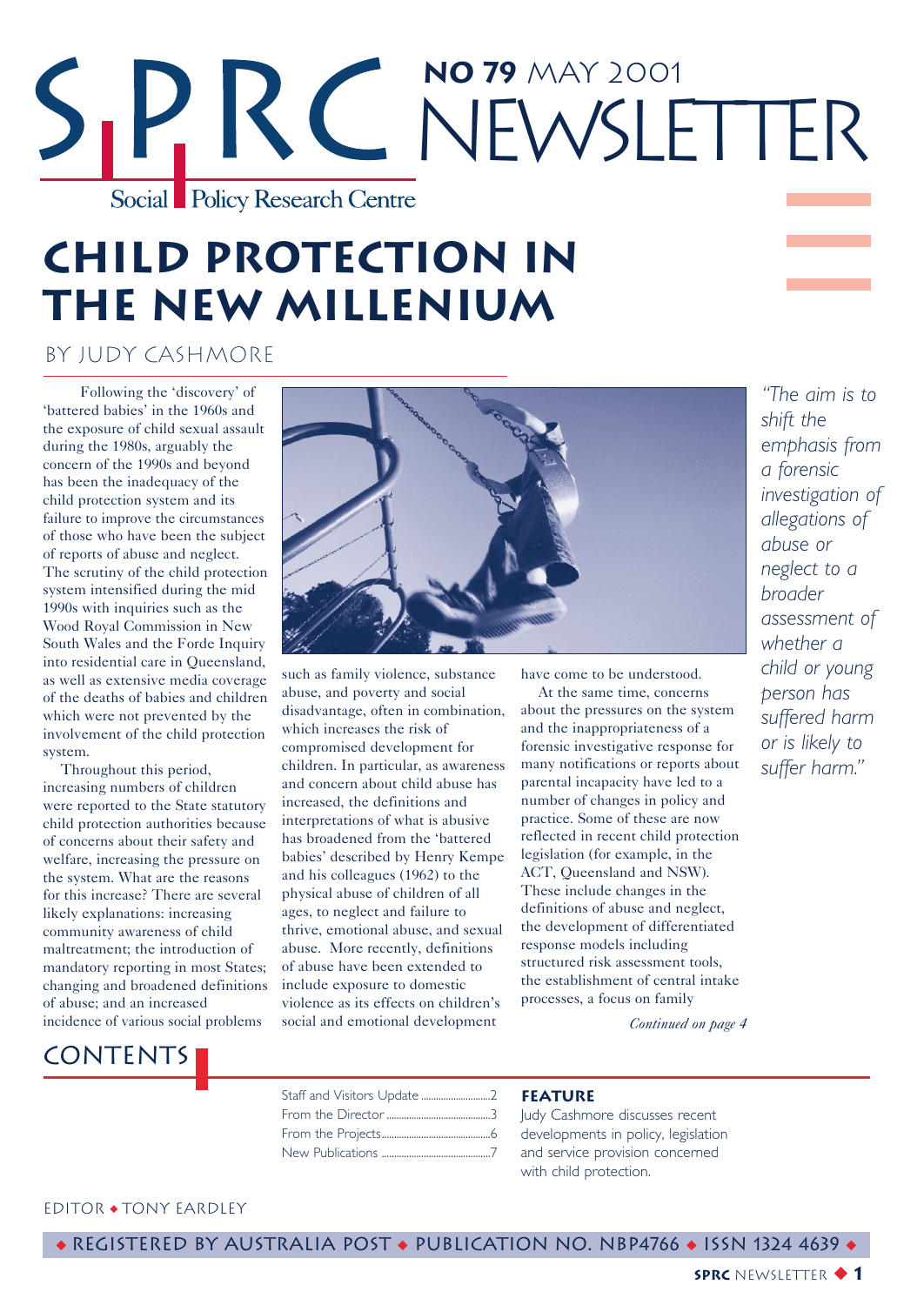# **Policy Research Centre**

*Acting Director* Professor Sheila Shaver

*Director (on leave)* Professor Peter Saunders

*Senior Research Fellows* Michael Bittman Dr Bruce Bradbury Dr Tony Eardley Karen Fisher Dr Natasha Posner

*Research Fellows* Jenny Chalmers Gerry Redmond (on leave) Cathy Thomson

*Post Doctoral Fellow* Dr Xiaoyuan Shang

*Research Officers* David Abelló Sharon Burke Judith Eccles Mardi Flick Marilyn McHugh Justin McNab Kate Norris James Rice Helen Studencki Denise Thompson Jacqueline Tudball

*Business Manager* Melissa Roughley *Office Manager* Rosita Lang

*Honorary Research Associates* Emeritus Professor Peter Baume Dr Judy Cashmore Emeritus Professor Sol Encel Dr Sara Graham

*Research Scholars* Linda Arnold Lyn Craig Amanda Elliott (part-time) Trish Hill Kim Jamieson Maria Mackell Roger Patulny Judy Schneider (part-time) Nick Turnbull

*Social Policy Research Centre* Rupert Myers Building (South Wing) University of New South Wales Sydney NSW 2052, Australia Phone: +61 (2) 9385 7800 Fax: +61 (2) 9385 7838 Email: sprc@unsw.edu.au Internet: http://www.sprc.unsw.edu.au

#### The Social Policy Research Centre

The Social Policy Research Centre is an independent research centre of the University of New South Wales. Under its original name, the Social Welfare Research Centre was established in January 1980, changing its name to the Social Policy Research Centre in 1990. The SPRC conducts research and fosters discussion on all aspects of social policy in Australia, as well as supporting PhD study in these areas. The Centre's research is funded by governments at both Commonwealth and State levels, by academic grant bodies and by non-governmental agencies. Our main topics of inquiry are: economic and social inequality; poverty, social exclusion and income support; employment, unemployment and labour market policies and programs; families, children and older people; community needs, problems and services; evaluation of health and community service policies and programs; and comparative social policy and welfare state studies.

*The views expressed in this Newsletter, as in any of the Centre's publications, do not represent any official position of the Centre. The SPRC Newsletter and all other SPRC publications present the views and research findings of the individual authors, with the aim of promoting the development of ideas and discussion about major concerns in social policy and social welfare.*

### STAFF STAFF AND Visitors Update

KAREN FISHER has become a Senior Research Fellow and CATHY THOMSON a Research Fellow. We congratulate them both.

DR NATASHA POSNER has joined the Centre as a Senior Research Fellow, with particular responsibility for the evaluation of the Department of Veterans' Affairs Home Care Program. Most recently Natasha has been lecturing in medical sociology in the Department of Social and Preventive Medicine at the University of Queensland.

MELISSA ROUGHLEY is our new Business Manager, having previously been Corporate Services Manager at Greening Australia.

ROSITA LANG has joined the SPRC as Office Manager. Rosita previously held a similar position at the Centre for Advanced Numerical Computation Engineering and Science at UNSW.

JACQUELINE TUDBALL joins us as a Research Officer, working initially on projects within our Department of Family and Community Services research program. Jacqueline comes to the Centre from the Australian Institute for Family Studies.

JUDITH ECCLES is working with the Centre temporarily while on a visit from the UK. Judith has been working in the Institute for Employment Studies at Sussex University.

DENISE THOMPSON has also rejoined the Centre for a short period to work on the EnAct project for the NSW Department of Community Services.

Three new Research Scholars have begun their studies at the Centre. LYN CRAIG is co-registered with the School of Social Science and Policy and is supervised within the SPRC by Michael Bittman. She has an Australian Postgraduate Award (APA) and her thesis topic is in the area of social policy and comparative fertility. ROGER PATULNY is supported by a UNSW postgraduate grant and is co-registered with the School of Sociology. His thesis is currently entitled 'How Much Is Enough? Working-Life Plans and the Consequences for Employment' and his SPRC supervisor is also Michael Bittman. NICK TURNBULL rejoins the Centre as a PhD student supported by an APA. He is coregistered with the School of Sociology and his thesis is entitled 'Rhetorical Constructions of the Individual in Australian Politics'. His SPRC supervisor is Sheila Shaver.

KELLY HAND has transferred her studies to La Trobe University in Melbourne.



**The Social Policy Research Centre is located on Level 3 of the Rupert Myers Building, South Wing, Kensington Campus. Enter by Gate 14, Barker Street.**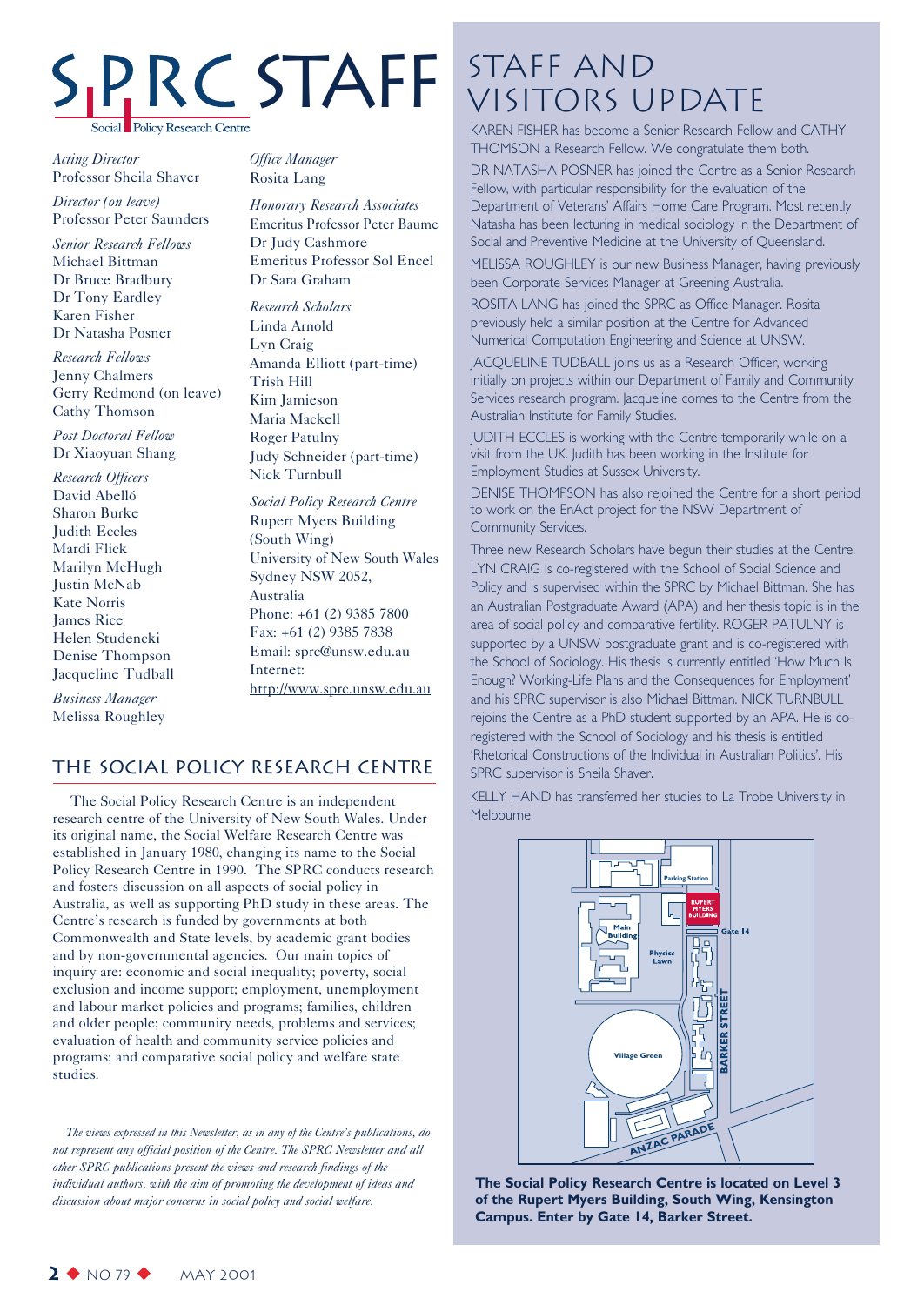# FROM THE DIRECTOR

#### by Sheila Shaver

There is now a strong consensus against 'passive welfare'. This consensus is a key term in support for welfare reform in Australia, the United States and the United Kingdom, and in moves to replace so-called passive forms of support with new provisions framed in terms of reciprocal or mutual obligations of state and citizen.

Noel Pearson has made the case against passive welfare more tellingly perhaps than anyone else. In *Our Right to Take Responsibility* (Noel Pearson & Associates, Cairns, 2000) he makes three charges against passive welfare payments: they are the tokens of a 'gammon' economic relationship of transactions lacking reciprocity; they enact a mode of governance that aims to manage marginalised groups at minimal cost; and they effect a mentality that fosters lack of responsibility in the recipients of its false benevolence. Pearson's argument is very specifically addressed to indigenous people and indigenous politics, and even more specifically to the needs and circumstances of the people of the Cape York Peninsula. He makes no claim to generalise it beyond these particular circumstances. If the types of solution he advocates are particular to indigenous communities, his critique nevertheless has far wider application. Rightly, it has found a far broader audience on both right and left of politics.

It is salutary to remember that other conceptions of welfare have been as attractive in their moment as passive welfare is unattractive in this one. Three come to mind.

■ *Welfare as a social right of citizenship*. On the coming of the British welfare state, T. H. Marshall argued that welfare support, along with education

and personal social services, were an affirmation of the equal status and dignity of citizens who were unequal in class and economic position. Social protection from poverty in unemployment, disability and old age was a citizen's due. Marshall believed that the purpose of modern welfare was to enable those in need of help to remain full participants in the social community. The present notion that welfare recipients must be forced to participate is an odd reversal of Marshall's vision. In Australia welfare rights have always been contingent ones. Unemployment benefits have always required their recipients to seek work. While payments to mothers, sole parents and other carers have not been activity tested in quite the same way, they have always carried strong normative expectations. Such expectations are most visible in the payment of child benefits directly to the primary carer.

- *Welfare* as compensation for diswelfares. In the 1970s Richard Titmuss argued that welfare served to compensate those who are adversely affected by economic growth and social change. There is some irony in attaching opprobrium to welfare as a 'gammon' economic relationship in the present period, when the cold war is over and global capitalism is all there is. The global era has seen the gap between the winners and losers in its economic transformation widen steadily. In Australia, there are presently some six or seven unemployed persons in competition for every vacant position.
- *Welfare* as gift exchange among

strangers. Titmuss also argued that welfare was part of a system of redistribution among citizens according to need, with the dominant form being redistribution over the life cycle and between generations. He likened this to the exchange of gifts in simpler societies, and saw it as vital for social integration. In contrast with the philanthropy of the past, he saw modern welfare arrangements as institutionalised sharing of need and risk. Rather than requiring something in return, he invited citizens to ask, 'Who is my stranger?' The trust and good will assumed in this vision cannot now be taken for granted. There is instead a demand for 'my' stranger to return the gift, in symbolic form at least, and to do so visibly and immediately.

None of these past visions speaks to the popular wisdom of the present that to get something for nothing is harmful to the recipient. Pearson makes a powerful case that the substitution of welfare for a place in the real economy has been deeply destructive for the people of Cape York. Those who advocate a new paternalism such as Lawrence Mead argue something similar. Yet present policy little offers welfare claimants little that might represent a genuine alternative to 'passive welfare'. If the market is to be the measure, the reciprocity of mutual obligation and work for the dole are impoverished versions of exchange. The exchange of the market is an exchange of things of equal value in the eyes of those making the trade. There is no equivalent symbolism at the heart of mutual obligation, but a mean demand to render a sign of recognition that a return is owed.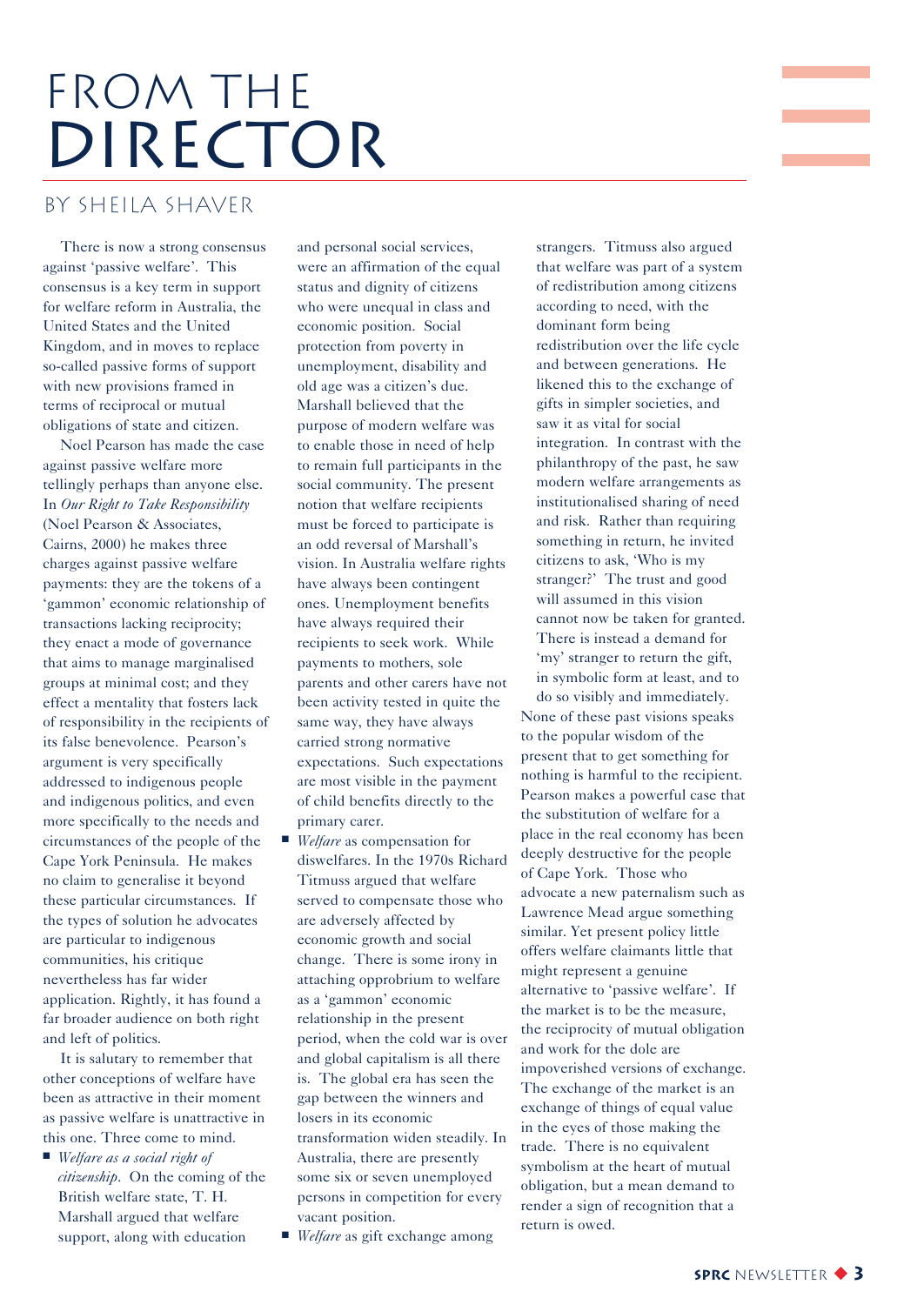

strengths and cooperative decisionmaking, and increasing recognition of the importance of early intervention and prevention.

#### **Definitions of abuse and neglect, and differentiated responses**

*"The major problem besetting all child protection and out-ofhome care systems in Australia is the difficulty of finding appropriate carers."*

and the state of

The definitions of 'abuse' and 'neglect' in recent legislation in NSW and Queensland now focus on 'harm' and 'risk of harm'. The aim is to shift the emphasis from a forensic investigation of allegations of abuse or neglect to a broader assessment of whether a child or young person has suffered harm or is likely to suffer harm. While a forensic approach tries to determine whether acts of commission (abuse) or omission (neglect) have occurred, an assessment approach is more concerned with whether parents are able to protect their children and meet their needs. The NSW legislation also opens the door to parents and children and young people asking for assistance without needing to be labelled as 'abusive' or 'abused'. At the same time, it also establishes a higher threshold for legal action and care orders.

The second major change across Australia has been the development of various models of differentiated response to manage the pressure from the increasing number of notifications and to assist 'gatekeeping' (Tomison, 1999). Western Australia was the first to go down this track in 1995, separating incoming reports into 'child concern' reports and 'child maltreatment allegations'. While allegations of maltreatment continued to receive a forensic investigation, child concern reports are referred for assessment and the provision of services to manage the problems that prompted the report, such as parents' inability to cope and to parent adequately. This and similar approaches relying on structured risk assessment at intake has resulted in a drop in the number of officially recorded 'child maltreatment' cases in a number of States (eg, Western Australia,

Victoria, South Australia and NSW). In the absence of adequate resources, however, this has not necessarily led to the provision of better services for children in need, especially in multi-problem families.

The purpose of structured risk assessment tools is to assist workers to identify children in high-risk circumstances, to determine what services are necessary for the child and the family, and to document the basis for decisions and provide for some consistency of response. Several States (South Australia, the Northern Territory and New South Wales) have also introduced central intake teams to improve response consistency. As Tomison (1999) points out, however, risk assessment tools, while helpful, are no substitute for professional judgment, experience, adequate training and proper supervision. They also cannot eliminate errors altogether. While structured decision-making tools may force workers to consider a range of risk factors, assessing risk is 'inherently probabilistic' and relies on using statistical and actuarial models of risks associated with particular *groups* to make decisions about the likely future risk of harm to *individual children* in particular circumstances. Because any such predictions are invariably imperfect, even by experienced workers assisted by risk assessment tools, some errors in decision-making in such difficult areas are inevitable.

Such difficult decision making is also affected by political and moral considerations which determine where the threshold is set whether it is more important to err on the side of safety and remove some children from their parents unnecessarily or to err on the side of keeping children and young people with their families wherever possible, with the risk that some may be left in unsafe circumstances. Certainly the history of unmet needs and the abuse and neglect of children in care clearly demonstrated in various inquiries here and overseas does not encourage the unnecessary removal of children from their parents. Nor does the increasingly severe shortage of people willing

and able to care for children and young people who cannot live with their parents.

#### **Out-of-home care**

The major problem besetting all child protection and out-of-home care systems in Australia is the difficulty of finding appropriate carers. The children and young people entering care are now likely to be more disturbed or troubled, and their challenging behaviour and experiences make them unsuitable for many foster families, especially when the carers' own children are still living at home. While some foster care payments have increased, they do not provide payment for the carers' time and do not compensate for the full costs of caring for these children. In addition, many foster carers do not receive other forms of support needed to help them care for children with very difficult behaviour. In a number of cases, children are placed with carers because there are no other options. When these arrangements break down, they leave a legacy of pain and resentment for both the child and the carer.

There is now increasing reliance in Australia and elsewhere on relatives to provide care for these children. While this may be because they can provide the most appropriate placement, in many cases it may be because there are no other options. With the move away from group residential care in all states and territories and the closure of a large number of residential units, often because of the inadequacy of care they provided, the range of placements is now quite restricted and in particular, there is a general shortage of specialist residential services for the most difficult to place children and young people. As Bath (2000) and various articles in the media have pointed out, this has resulted in patching together complex and very expensive care programs for some children and young people. In some cases, this involves accommodating children and young people in motels with several full-time workers at costs of up to \$100,000 to \$300,000 per year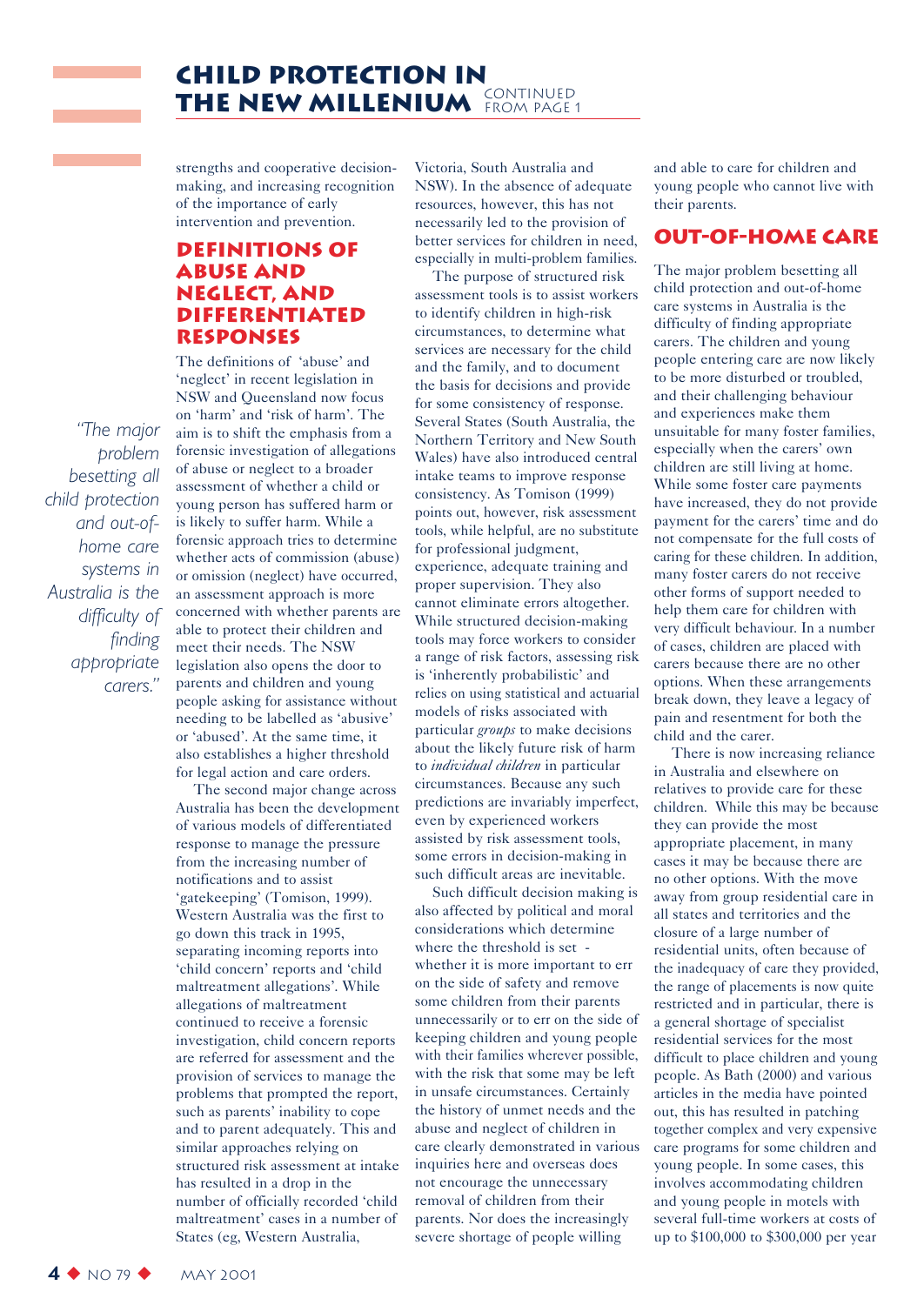per child. Apart from their expense, such schemes do not meet the child's long-term needs for stability, education and mental health treatment.

One of the underlying problems here, despite the increasing recognition of the need for various agencies to take some responsibility and provide services for such children, is the inadequacy of services for children and young people who do not 'fit' within the education and health systems. For example, while the public education systems in each state generally make some provision for the special needs of children in care and those at risk, they generally do not cater appropriately for the numbers of children and young people, including those in care, who are excluded from schools and even from pre-school and child care because of their difficult behaviour. Similarly, it is very difficult to find appropriate services and treatment for children with mental health issues. The landmark Western Australian Child Health survey in the mid 1990s found that only about a third of the children and young people with mental health problems who were considered to need professional help actually received any treatment. In the longitudinal study of wards leaving care in NSW, a number of young people had contemplated or even attempted suicide but not received any mental health services. Nor had many of them received adequate dental care (Cashmore and Paxman, 1996).

On a more positive note, the needs and vulnerabilities of young people leaving care have increasingly been recognised and the responsibility of state governments, especially in NSW, for these young people has been extended in recent legislation and service provision.

#### **Early intervention and prevention**

Perhaps the most promising developments over the last decade are the shift to a family support approach to child protection and

the focus on prevention and early intervention. Both involve a proactive rather than a reactive approach.

The family support approach focuses on the value of working with families and building on their strengths, not just focusing on their problems. It recognises that some parents need additional support and services to meet the needs of their children. Where there are concerns about a child's safety, welfare or wellbeing, families are encouraged to find their own solutions so long as they meet the needs of the child and overcome the concerns. This may involve using alternative dispute resolution processes such as family decision-making conferences to allow families to find solutions that will ensure that the child's needs are met and avoid the need for more intrusive child protection interventions.

Arguably the most significant and substantial development involves the recent and rapid emergence of prevention and early intervention policies and programs. The commonsense notion that prevention is better than cure is now backed by accumulating evidence of the long-term negative impact on children's development of early exposure to violence and inadequate care and nurturing. In addition, it has become clear that child protection services have not been able to handle the demand or meet the needs of families. In particular, the emerging research on the effects on babies' and children's brain development and the long-term consequences and costs has focused attention on the need for early intervention. The aim of intervening early in life and early in the pathway to problems is to promote the health and well-being of children and young people and prevent the development of various behavioural and mental health problems. These include drug and alcohol abuse, juvenile crime, risky sexual behaviour, violent and aggressive behaviour, depression and youth suicide.

This has led to a range of strategies at both State and federal levels to support families with children and to build stronger communities and social capital.

These include programs such as the Commonwealth's Stronger Families and Communities strategy, Families First in New South Wales, Strengthening Families in Victoria, and the Good Beginnings home visiting program throughout Australia. The common aim of these programs and strategies is to focus on early childhood development, to provide support for all families with children and particular assistance for families with problems and children in need.

Such developments can only be sustained by the provision of adequate resources at all levels. This will come only with community support and the understanding that the safety, welfare and well-being of children and young people is an investment in and the underpinning of the 'clever' country and the social fabric of the community.

#### **REFERENCES**

Bath, H. (2000), 'Rights and realities in the permanency debate', *Children Australia*, 25 (4), 13- 25.

Cashmore, J. and M. Paxman (1996), *Wards Leaving Care: A Longitudinal Study*, NSW Department of Community Services, Sydney.

Kempe, H. et al. (1962), 'The battered child syndrome', *Journal of American Medical Association*, 181, 17-24.

Tomison, A.M. (1999), 'Ensuring the protection of children: the role of child protection services in the identification, assessment and treatment of maltreated children', Keynote presentation, *Entry Parameters to Child and Family Services Workshop*, NSW Department of Community Services. See http://www.aifs.org.au/institute/ pubs/papers/tomison3.html

*Dr Judy Cashmore is a psychologist and an SPRC Honorary Research Associate. She is a member of a number of government and non-government committees on child protection.*

*"The commonsense notion that prevention is better than cure is now backed by accumulating evidence of the long-term negative impact on children's development of early exposure to violence and inadequate care and nurturing."*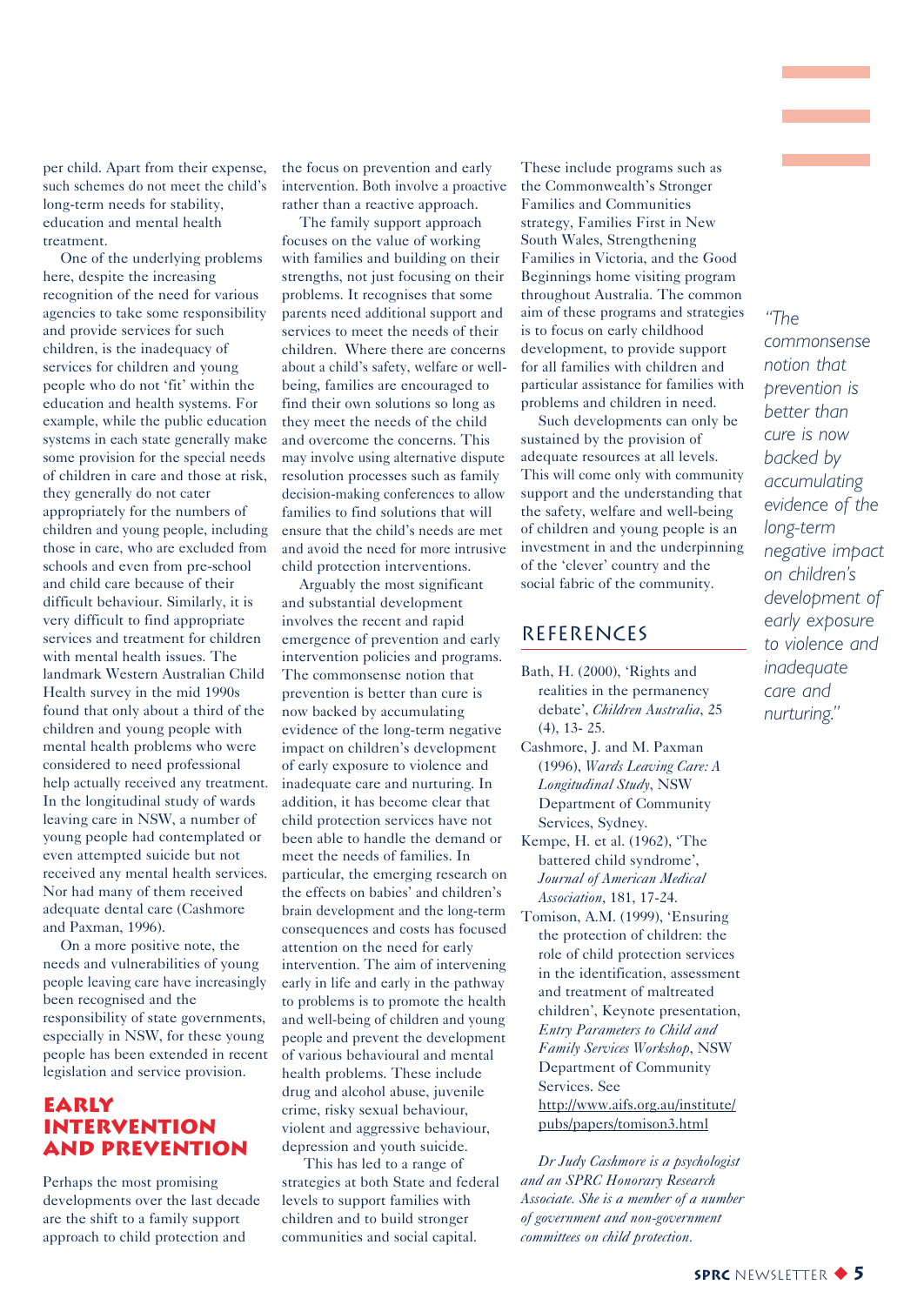# FROM THE PROJECTS

#### **Youth Homelessness: Case Studies of the Reconnect Program**

Reconnect is a comparatively new program of the Department of Family and Community Services (FaCS) which aims to develop capacities for early intervention into and prevention of youth homelessness in local areas. This research, conducted on commission from FaCS, looked at the development of Reconnect programs in four areas. It was particularly concerned with how services for young people who are homeless or at risk of homelessness are linked together at the local level; how different types of service, such as youth and family mediation, education services, income support, supported accommodation services, and care and protection, work together in assisting young people; and how Reconnect providers perform their roles as service providers and builders of community capacity. In comparing Reconnect programs in four different areas, the research also considered differences in service network development that might reflect differences in the time they had been operating and their location in different states, in rural and regional and metropolitan areas.

Reconnect providers use a range of family oriented approaches, often involving mediation and counselling, to young people at risk of homelessness. The research report notes a range of issues and problems in the provision of support and the development of community capacity. Generally, however, the picture was positive. The research found Reconnect services to have become well integrated in the local service networks, and in their turn to have done much to integrate first-toknow agencies such as schools into

those networks. The comparative dimension of the research suggests that time, place and distance matter for the development of effective service networks. Networks were less well developed in the case of both the rural area and the newly established Reconnect services included in the study. State government services also matter, with Victoria's innovative schoolfocused youth worker program particularly effective in facilitating early intervention contact between services.

*Ceri Evans and Sheila Shaver*

#### **UNSW Research Support Program (URSP) Grants (formerly known as ARC Small Grants)**

Staff at the SPRC have been awarded three grants from the URSP for 2001.

#### **Cost Savings of Preventive Coordinated Care**

This grant has been awarded to Karen Fisher, Peter Saunders and Kate Norris. The project tests the argument that decisions to fund preventive human service programs can be made in terms of cost savings. The distinction between net benefits to society and financial savings accessible to a program is important to avoid policy decisions that result in under-funding programs. It illustrates an inappropriate interpretation of economic analysis in policy decision making. Cost benefit analysis will be applied to longitudinal service usage data from a coordinated care trial (1997- 99) to measure cost savings. The outcomes will inform Commonwealth and State resource decisions about preventive human services.

#### **Carers and Service Non-Use: Understanding Why Carers Do Not Take Up Services**

The major part of care enabling disabled and older people to remain at home is provided by informal carers. Services can assist carers to continue to support people at home. However, many carers do not take up services. To date, studies explaining reasons for service non-use have had to extrapolate from data about service users. The aim of the study is to investigate why carers who do not use services, especially those who have an evident need for services, do not take them up. This study will use the ABS Survey of Disability, Ageing and Carers to identify the carer characteristics associated with service non-use. The study will also test a typology of service non-use developed in previous research to assess whether it is a useful tool for understanding why carers do not take up services. The project will be conducted by Cathy Thomson.

*Cathy Thomson*

#### **Geographic Estimates of Need: A Case Study of Disability Prevalence**

To apply 'needs-based' funding models, it is necessary to know the extent of need in different regions. This project is developing theoretical and empirical models to test the imputation methods used to estimate regional need when direct data are not available. In particular, the project is examining the extent to which different underlying causal relationships may lead to bias in simple imputation methods. These issues will be explored via an examination of the geographic distribution of disability in Victoria.

*Karen Fisher*

*Bruce Bradbury and Kate Norris*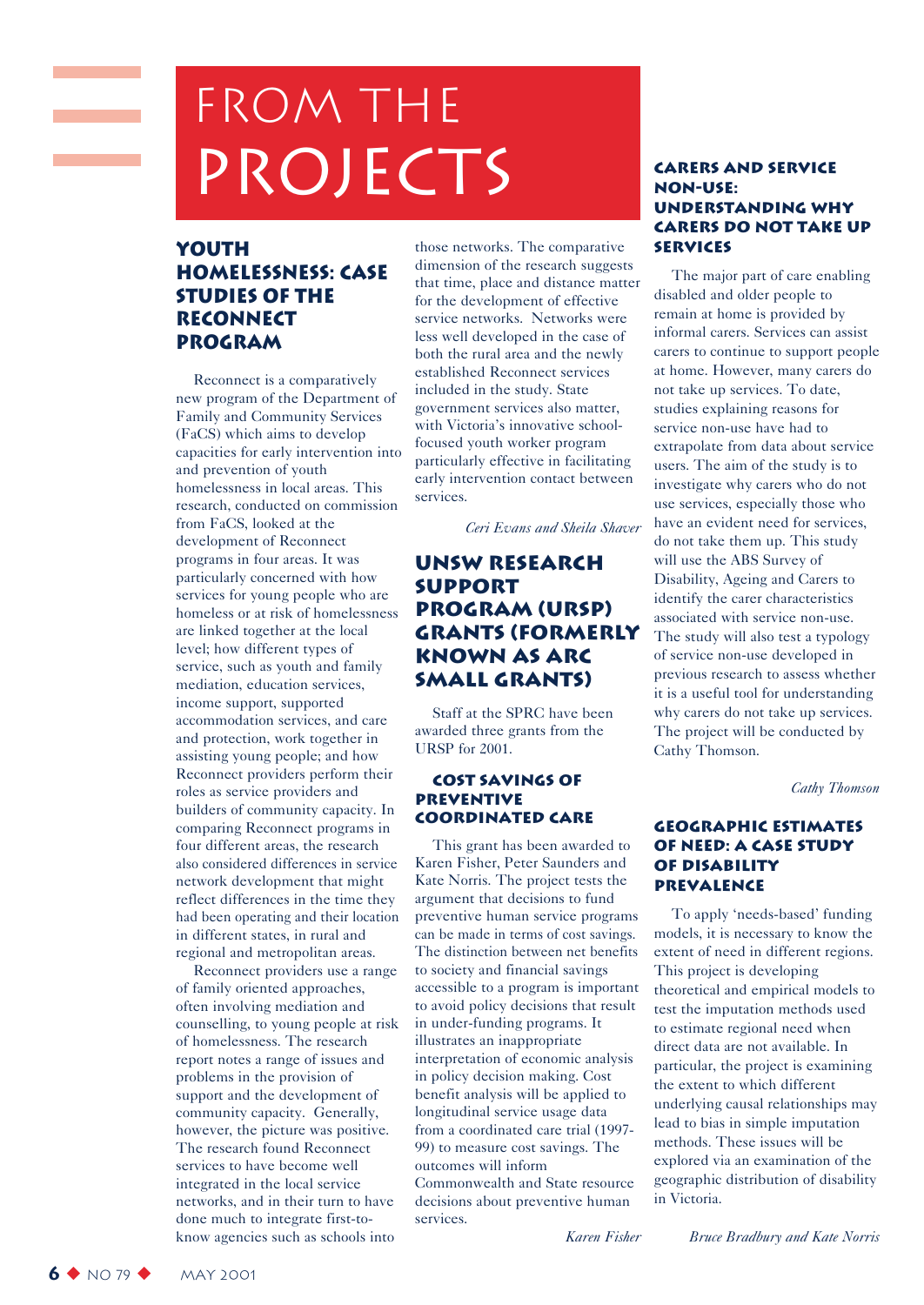# New Publications

#### **Morals and Policy: Public Duty and Private Responsibilities in the Employment to Retirement Transition**

*Sheila Shaver and Merrin Thompson* SPRC Discussion Paper No. 113

The period of welfare state restructuring has seen a resurgence of concern, in both policy and

popular opinion, with the balance of rights and duties attached to claims for community support. Curiously, contemporary debates about 'welfare reform' have had little to say about economic support in retirement. This paper is concerned with how policy for the transition from employment to retirement figures in a changing discursive landscape of social policy citizenship. Examining the views of a group of Australians in mid-life, it draws out and compares the meanings of entitlement, rightfulness, merit and deserts they attach to the age pension and occupational superannuation, the requirements, duties, and obligations

they think are attached to such benefits, and how they believe these benefits and their financing should be shared among Australian citizens and workers. This evidence suggests that there are interesting continuities of political culture in the rights and duties seen as associated with welfare support in working life and in retirement. The basis of these continuities lies in common emphasis on the moral duties that accompany a social right to support from the public purse, and the social privileging of self-provision over 'dependency' on the public purse. These parallels suggest that some of the values, principles and

*Continued on page 8*

#### **New SPRC Publishing Strategy and Website**

Thank you to all the Newsletter subscribers who replied to our readership survey. This indicated that the Newsletter continues to be of considerable interest and use to readers. We may, over time, be amending the format somewhat, to respond to views expressed in the survey. It is also clear that although many readers can and do access publications on the internet, the hard copy formats for the Newsletter and Discussion Papers remain popular and we will be continuing these for the time being.

We are, nevertheless, consolidating and developing both our presence on the internet and our electronic publishing capacity. In support of this we have redesigned the Centre's website (www.sprc.unsw.edu.au). Please take a look. This is an ongoing process and further developments will take place over the next few months.

Our hard-copy Reports and Proceedings and Research Resource Series have now been discontinued, although back copies of many of the reports are still available and are listed on the website. A new series of Reports, downloadable in .pdf format, is now starting and will provide an outlet for the results of much of our commissioned research projects. The Newsletter and Discussion Papers will continue to be available in .pdf format as well as hard copy.

### publications order form

*Please mark all boxes to indicate which publications you are ordering*

#### SPRC discussion Papers **(Free)**

Send C

No. 113 Sheila Shaver and Merrin Thompson, 'Morals and Policy: Public Duty and Private Responsibilities in the Employment to Retirement Transition'

#### Mailing Lists **(free)**

- SPRC Newsletter Mailing List *You will receive Newsletters regularly*
- SPRC Annual Report Mailing List. *You will automatically receive SPRC Annual Reports as released*

| Orders to: Publications              |
|--------------------------------------|
| <b>Social Policy Research Centre</b> |
| University of New South Wales        |
| <b>SYDNEY NSW 2052</b>               |

| K:     | $+61(2)$ |
|--------|----------|
| one:   | $+61(2)$ |
| iail : | sprc@ur  |

O<sub>o</sub>

| ◡       |                   |
|---------|-------------------|
| Fax:    | +61 (2) 9385 7838 |
| Phone:  | +61 (2) 9385 7800 |
| Email : | sprc@unsw.edu.au  |

| <b>MAILING ADDRESS</b> |              | <b>CHANGE OF ADDRESS</b>                           |
|------------------------|--------------|----------------------------------------------------|
| <b>Name</b>            |              | I wish to change my current mailing address        |
| Organisation           |              | ID no.                                             |
| <b>Address</b>         |              | (Number in square bracket at top of address label) |
|                        | Post<br>Code | Please fill in your NEW address in the mailing     |
| Phone                  | Fax          | address box on the left                            |